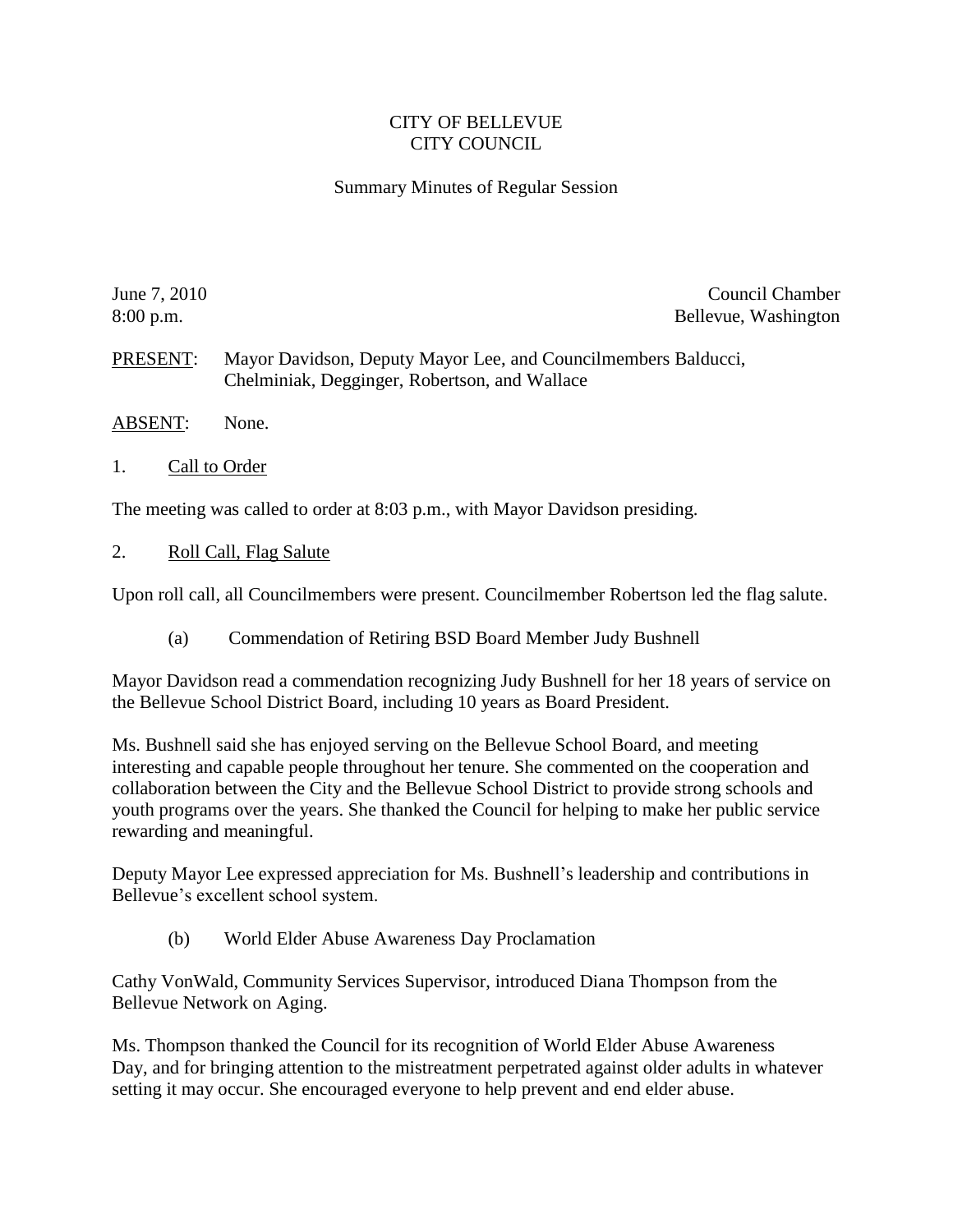Mayor Davidson read a proclamation recognizing June 15 as World Elder Abuse Awareness Day.

## 3. Communications: Written and Oral

- (a) Heather Trescases, Eastside Heritage Center, spoke about the Center's commitment to preserving the past, building community, and connecting people with Bellevue's heritage. Noting that she is excited about the Meydenbauer Bay draft Master Plan, she provided a brief history of the bay area. She feels that the park plan is consistent with the historic uses of the bay.
- (b) Pamela Ebsworth, speaking on behalf of the Meydenbauer Bay Neighbors Association, said the Association supports the park but does not see a need for expensive structures or the closing of  $100<sup>th</sup>$  Avenue to create a great park. She submitted her comments in writing.
- (c) Jodi Freudenberger asked the Council to adopt the Meydenbauer Bay Park and Land Use Plan in its entirety, as recommended by the Steering Committee and Parks Board. She described her visions of family activities at the park and trips to neighboring restaurants. She expressed support for the activity center and the closure of  $100<sup>th</sup>$  Avenue.
- (d) Anita Skoog-Neil encouraged the Council to visit the Mercer Slough walkway, which is 30 feet high, in order to compare it to the proposed elevated walkway in the Meydenbauer Bay Park plan. Regarding the marina, she said the extension of Piers 1 and 2 adds 105 feet and reaches the middle of the bay. The curved pier is approximately 300 feet long and extends approximately 35 percent across the bay at its proposed location. Ms. Skoog-Neil said the lengths of the piers are intrusive into the bay. She expressed concern regarding noise that might be generated from the activity center, noting that sounds are amplified across the water. She pointed out her 1931 cottage, located across from the ferry station, in the historic photos.
- (e) Marty Nizlek, representing the Sensible Shorelines Association, expressed concern with the Meydenbauer Bay Park plan. He testified that the complex being proposed far exceeds the scale appropriate to the neighborhood, and fails to respond to concerns expressed by residents. He suggested that the state Shoreline Management Act should be considered within the context of the plan. The Act speaks to no net loss of shoreline ecological function, yet the plan proposes significant development along the edge of the lake. Mr. Nizlek noted that private property owners are subject to shoreline environmental constraints in developing and redeveloping their properties.
- (f) Todd Woosley spoke to the proposed Wilburton Connections Local Improvement District (LID), which was discussed during the earlier Study Session. He expressed concern regarding the fairness and the impacts of an LID as a way to finance public infrastructure. He noted that businesses along  $120<sup>th</sup>$  Avenue are already struggling given the current economy. Mr. Woosley said the LID is legally required to be passed directly through to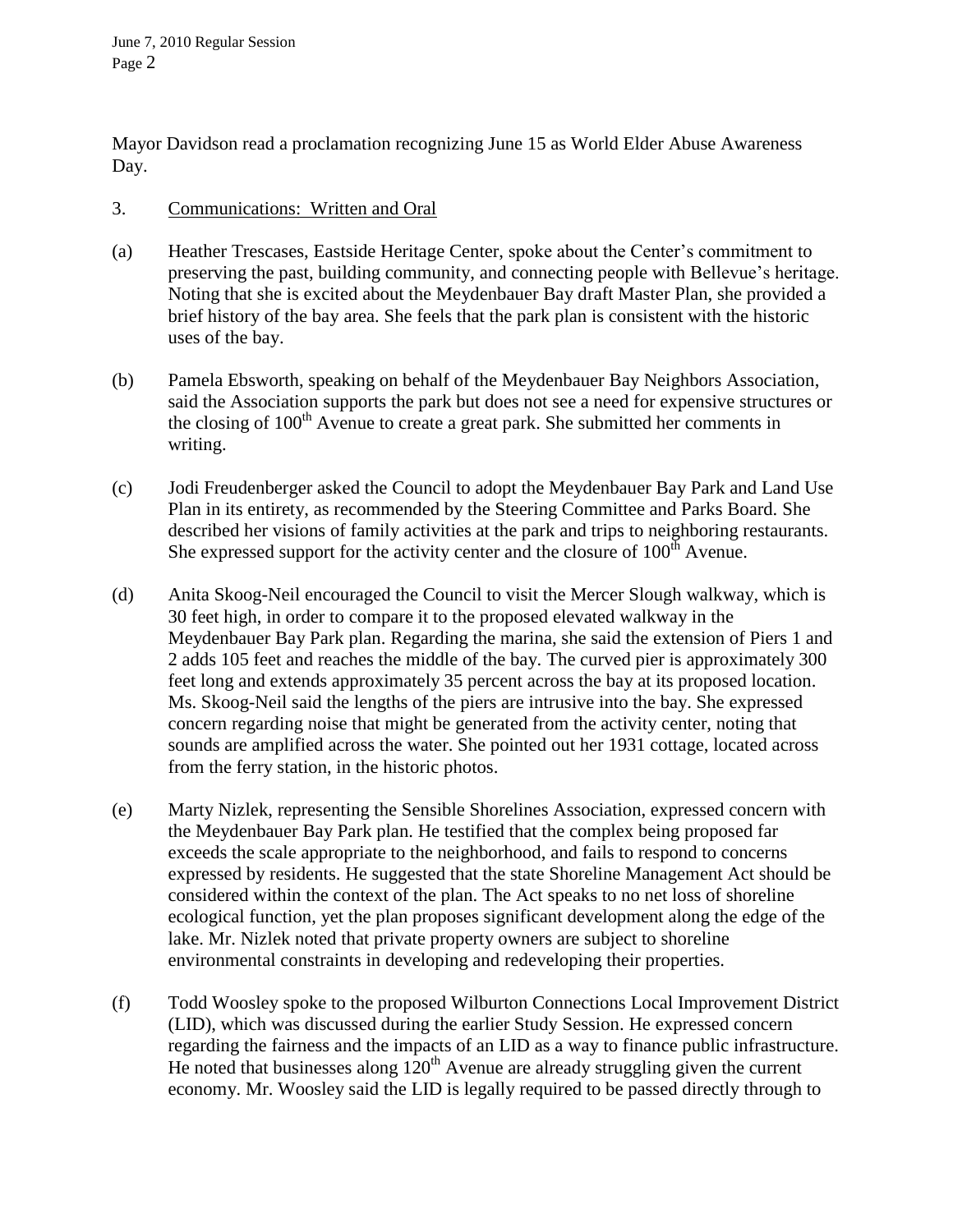the small businesses which are tenants in several buildings. He wants to be sure that using the LID mechanism is consistent with City policy. If so, is it the best method for financing infrastructure improvements?

As a way to reduce costs and impacts, Mr. Woosley suggested placing bike lanes through the BNSF rail corridor, as an alternative to placing bike lanes in both directions on  $120<sup>th</sup>$ Avenue. This would reduce property acquisition costs, as well as the adverse impacts to current businesses along  $120^{th}$  Avenue. As a bicyclist, Mr. Woosley said the BNSF corridor would be a more pleasant ride than along the street. If an LID is established, he suggested basing the assessments on the additional income generated by the infrastructure, if any, for specific businesses. He is concerned about an evaluation methodology based on comparable sales, especially due to the speculative market of recent years which artificially inflated property values.

Councilmember Chelminiak questioned whether Mr. Woosley owns property within the proposed LID boundary. Mr. Woosley said his family does not own property located within the boundary of the first LID. However, if a policy is set to finance the first phase of the  $120<sup>th</sup>$ Avenue project using an LID, Mr. Woosley feels it is logical to expect that the same approach will be used for  $120^{th}$  Avenue north of NE  $8^{th}$  Street.

- (g) Chris Polanski questioned photo traffic enforcement on  $148<sup>th</sup>$  Avenue NE and other areas. He referenced state law related to traffic infractions and questioned the \$125 fine. He said traffic camera enforcement is in violation of state law. Mr. Polanski submitted his comments in writing.
- (h) Rob Cash urged the Council to support the Meydenbauer Bay Park and Land Use Plan. He praised the City's park system, especially Lewis Creek Park and Robinswood Park. He expressed support for safe pedestrian movements, including the closure of  $100<sup>th</sup>$ Avenue south of Main Street; an activity building; portable vendor carts and kiosks; safe and convenient parking; incorporation of the Bay's heritage into the design; and increased visual and physical access. Mr. Cash thanked Councilmembers for their work.
- 4. Reports of Community Council, Boards and Commissions: None.
- 5. Report of the City Manager
	- (a) Photo Enforcement Pilot Project Update

City Manager Steve Sarkozy asked staff to provide an update on the Photo Enforcement Pilot Project.

Major John Manning reviewed the total number of citations issued, and commented on the effect of the traffic cameras on driver behavior related to school zone speeds and red lights. Lake Hills Elementary had an overall speed reduction of 34 percent during the first six months of the enforcement effort.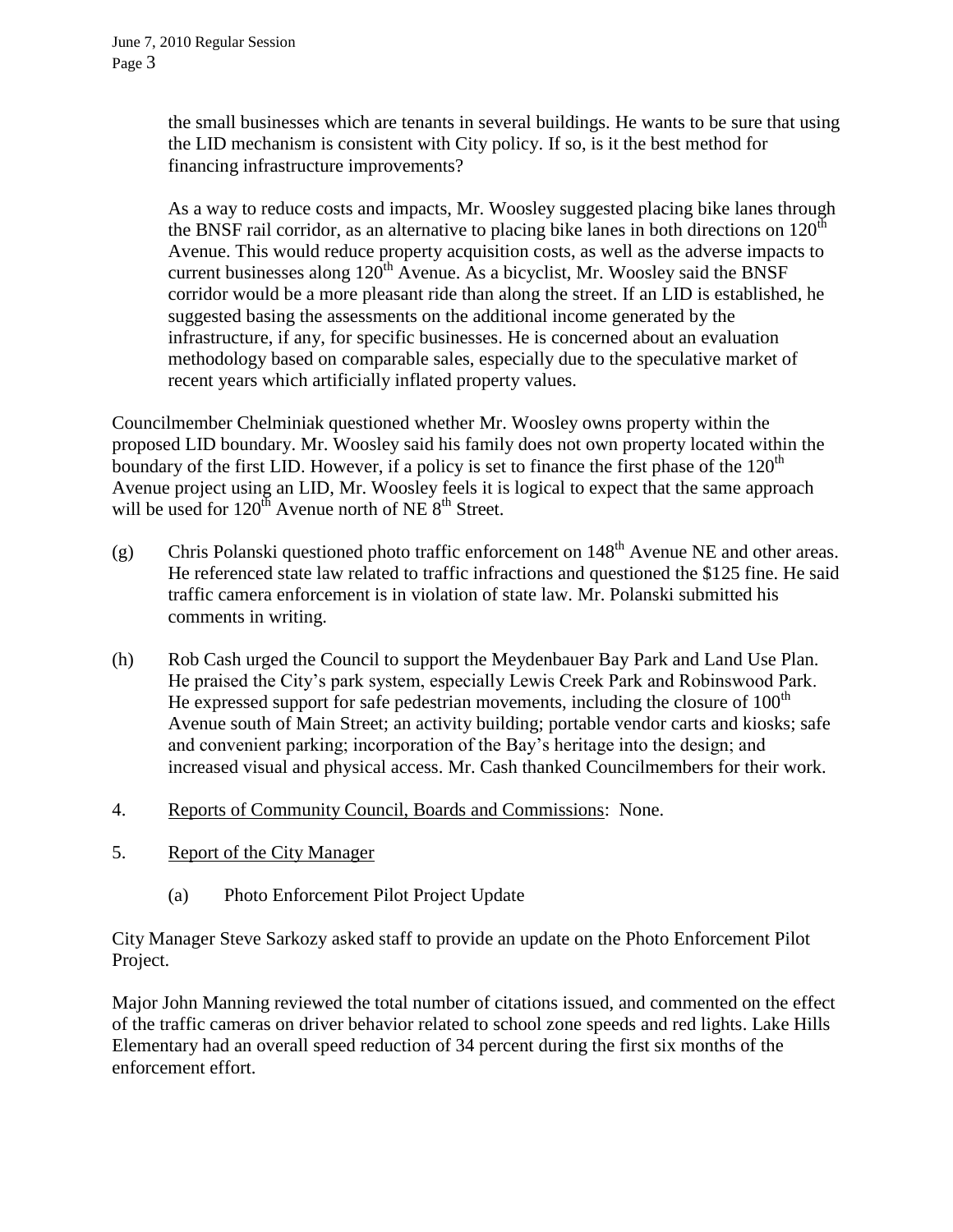Major Manning reviewed performance measures related to different types of collisions citywide. Three more cameras from the original pilot project are ready to be deployed, when approved, at Sunset Elementary School,  $112^{th}$  Avenue NE and NE  $8^{th}$  Street, and  $116^{th}$  Avenue NE and NE  $8^{th}$ Street.

Councilmember Degginger asked whether the Council had approved the expansion of photo enforcement cameras. Major Manning said the three cameras he mentioned were included in the pilot project. However, a number of logistical factors (e.g., easement issues, camera placement) delayed their deployment until now.

In continued response, City Attorney Lori Riordan said she will get back to the Council with the documentation of the Council's actions regarding the photo enforcement program.

Deputy Mayor Lee said this is a controversial topic requiring deliberate efforts to inform the public. He suggested evaluating the program's performance more thoroughly before moving forward with expanding the use of cameras. He did not realize that the cameras are also used for speed enforcement, as he thought the intent was to enforce red light violations.

Mayor Davidson recalled that the Council did discuss camera enforcement in the past, and he requested a review of past meeting minutes on this topic.

Councilmember Balducci said the performance measures are very good, and she appreciates the consistency. She requested information on the performance measures taken before and after the implementation of the photo enforcement program. She recalls that both red light and speed enforcement was discussed to be part of the pilot project.

Ms. Balducci said she is sympathetic to concerns related to enforcement cameras near Stevenson Elementary, as this is a major arterial that is built for speed. Ms. Balducci said perhaps there is a better way to balance school safety with the function of a major arterial. As the program and the evaluation of its effectiveness move forward, she suggested that this is one location the City might want to address in a different manner.

Mayor Davidson observed that the signage in the vicinity of Stevenson Elementary is quite good in terms of alerting drivers to the presence of the cameras. He noted that an important issue for him in implementing the program was ensuring that the public is aware of the enhanced enforcement.

Councilmember Wallace said he did not receive any information on this topic until 6:00 p.m. tonight. He would appreciate more information on the background and rationale for the program.

Deputy Mayor Lee agreed that the signage is good. However, he feels the Council needs to know more about the program. He noted that the cameras operate only at certain times of the day.

Councilmember Chelminiak said the message he sees with regard to Stevenson Elementary is to slow down.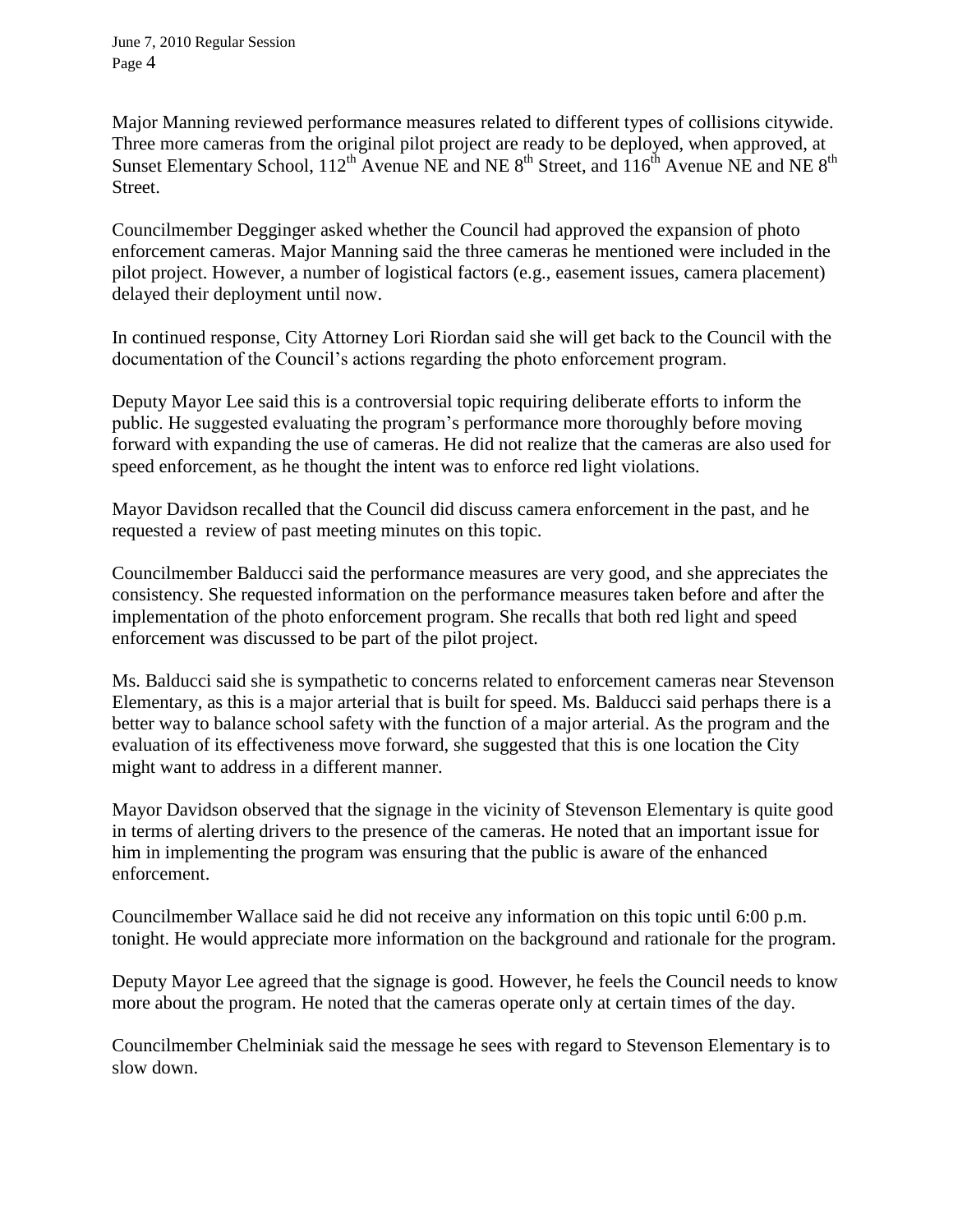Mayor Davidson suggested scheduling this topic for a future Study Session.

Responding to Councilmember Degginger, Mr. Sarkozy said staff will bring this back within the next few weeks, as the Council's schedule permits. Staff will not implement any additional intersections until information is provided to the Council for further evaluation. Staff will schedule individual briefings with Councilmembers if desired. Mr. Sarkozy said this presentation was intended to be a mid-course update on the pilot program.

On an unrelated topic, City Manager Sarkozy noted Agenda Item 8(f) regarding a contract to install synthetic turf sports fields at Newport Hills Park, which is part of the Parks and Open Space bond issue approved by the voters.

Responding to Councilmember Chelminiak, Mr. Sarkozy said the City is coordinating the project around the neighborhood's  $4<sup>th</sup>$  of July celebration.

## 6. Council Business and New Initiatives

Councilmember Robertson noted her role as Council liaison to both the Library Board and the Parks and Community Services Board.

- $\rightarrow$  Councilmember Robertson moved to appoint Loretta Lopez to the Library Board, and to appoint Mark Van Hollebeke to the Parks and Community Service Board. Councilmember Lee seconded the motion.
- $\rightarrow$  The motion for Board appointments carried by a vote of 7-0.

Councilmember Chelminiak attended a meeting of the regional Committee to End Homelessness, which included discussion regarding general interest in initiating a homeless housing project on the Eastside.

Councilmember Robertson attended the Eastside Human Services Forum breakfast, Bellevue Youth Link awards event, Special Olympics state championships, and a meeting with stakeholders interested in Meydenbauer Bay Park planning.

Deputy Mayor Lee reported the sad news that Wally Bristol, longtime pastor of St. Margaret's Episcopal Church, passed away this morning. He expressed his condolences to the Bristol family.

Mr. Lee met with a delegation of visitors representing the Global Federation of Chinese Business Women earlier in the day. He attended the Bellevue Schools Foundation luncheon, Memorial Day celebration at Bellevue College, and the Bellevue Youth Link awards ceremony.

Councilmember Balducci reported on the Sound Transit Board meeting, which included an update on the East Link light rail project. There will be a supplemental draft environmental impact statement (DEIS) to consider all alignments that were added in the Downtown Concept Report. Community workshops focused on 112<sup>th</sup> Avenue businesses and residents will be held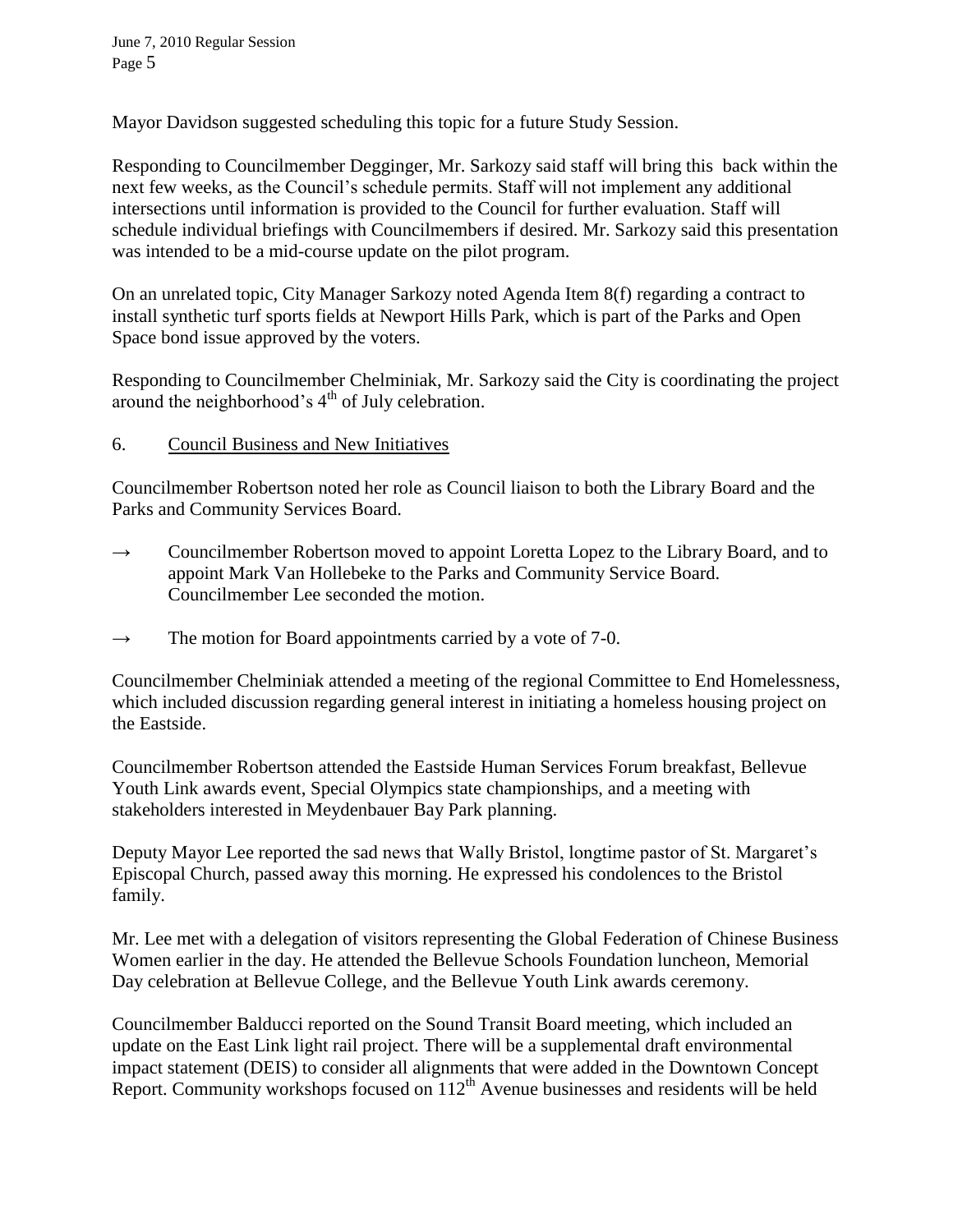on June 15 and 29, and July 7. A final open house on Segment B is scheduled for July 14. All will be held at Bellevue City Hall.

Ms. Balducci attended the Bellevue Youth Link awards and Eastside Human Services Forum meeting. On behalf of the Arts Commission, she invited everyone to participate in the  $10<sup>th</sup>$ biennial arts walk and sculpture exhibit at City Hall, Downtown Park, and other downtown locations. The exhibit opens on Saturday and will continue through early October.

Councilmember Wallace participated in discussions with constituents regarding the Meydenbauer Bay Park plan and East Link light rail.

Councilmember Degginger reported that last week he attended the third Transit Task Force meeting. He met with Senator Patty Murray regarding the Bel-Red corridor planning process. Mr. Degginger attended the Cascade Water Alliance retreat and Bellevue Jazz Festival. He noted that Bob Wallace is retiring from the Bellevue Convention Center Authority (BCCA) Board of Directors. Mr. Degginger attended the most recent Board meeting and will provide an update to the Council soon on Meydenbauer Center.

Mayor Davidson attended meetings of the Regional Water Quality Committee and the Environmental Services Commission, as well as the Cascade Water Alliance retreat. He attended the Bellevue Youth Link awards event, welcomed guests at the Bellevue Jazz Festival, and spoke at the Memorial Day ceremony at Sunset Cemetery.

- 7. Approval of the Agenda
- $\rightarrow$  Deputy Mayor Lee moved to approve the agenda, and Councilmember Robertson seconded the motion.
- $\rightarrow$  The motion to approve the agenda carried by a vote of 7-0.
- 8. Consent Calendar
- $\rightarrow$  Deputy Mayor Lee moved to approve the Consent Calendar, and Councilmember Robertson seconded the motion.
- $\rightarrow$  The motion to approve the Consent Calendar carried by a vote of 7-0, and the following items were approved:
	- (a) Minutes of January 14-16, 2010 Council Retreat Minutes of April 26, 2010 Extended Study Session Minutes of May 3, 2010 Study Session Minutes of May 3, 2010 Regular Session
	- (b) Motion to award Bid No. 10110 for the roof replacement at Fire Station 6 located at 1850 132nd Avenue NE to All Weather Roof Top Solutions, Inc., in an amount not to exceed \$78,583.48, as the lowest responsible and responsive bidder (CIP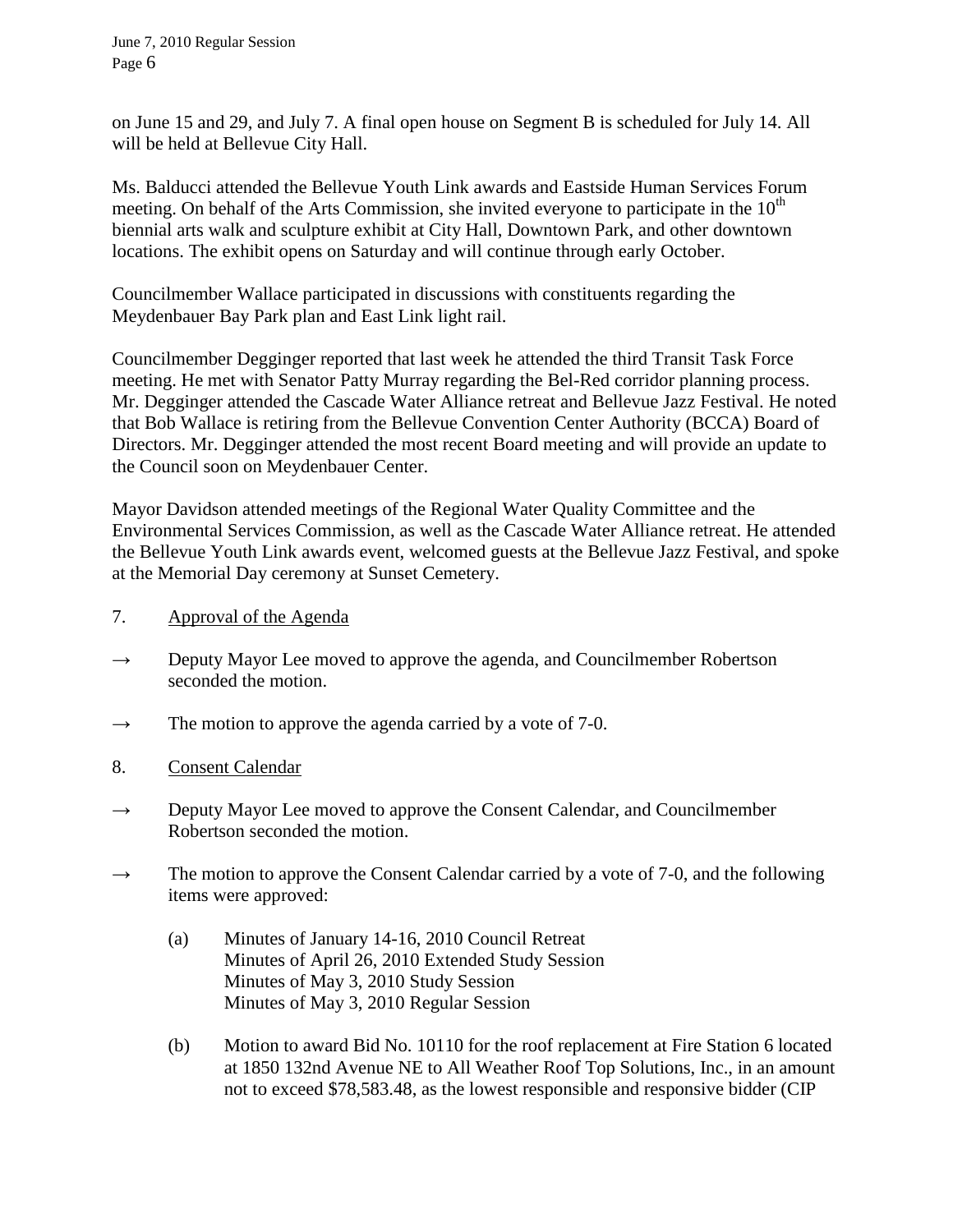Project PS-16).

- (c) Motion to award Bid No. 10135 for the roof replacement at Fire Station 9 located at 12412 SE 69th Way to SQI, Inc., in an amount not to exceed \$49,069.00, as the lowest responsible and responsive bidder (CIP Project PS-16.)
- (d) Ordinance No. 5949 authorizing execution of a four-year General Services Contract with Natural Start Preschool, in an amount not to exceed \$340,000, for operating and managing a pre-school program at South Bellevue Community Center; and amending the 2009-2010 General Fund Budget to increase by \$85,000 to reflect unanticipated revenues and expenses from the Natural Start Preschool program.
- (e) Motion to award Bid No. 10121 to Precision Earthworks, Inc., in an amount not to exceed \$948,757.00, as the lowest responsible bidder, to complete synthetic sportsfield improvements at Newport Hills Park (CIP Project P-AD-81). *[Parks Levy Project]*
- (f) Resolution No. 8100 authorizing execution of a Modified Public Works Contract with Shaw/Sportexe, in an amount not to exceed \$427,392.73, for the purchase and installation of synthetic turf at Newport Hills Park (CIP Project P-AD-81). *[Parks Levy Project]*
- (g) Resolution No. 8101 authorizing execution of a Public Works Contract with Western Wood Structures, Inc., in an amount not to exceed \$146,250, for the manufacture, delivery and installation of three wooden replacement pedestrian bridges for the Coal Creek Natural Area.
- (h) Resolution No. 8102 authorizing execution of a five-year Lease Agreement with Multicultural Radio Broadcasting, Inc., for lease of property located within the Mercer Slough Nature Park for the continued operation of an existing AM radio transmission facility located at 2205 118th Avenue SE.
- (i) Resolution No. 8103 authorizing execution of a Professional Services Agreement with Frontline Analysis, Inc., for crime prevention intelligence services focusing on the Eastside utilizing UASI grant funds.
- (j) Resolution No. 8104 authorizing execution of a one-year extension of a Professional Services Agreement with Gordon Hamasaki, in an amount not to exceed \$60,810, for Police Department Forensic Photography services.
- (k) Motion to award Bid No. 10106, Brookside Meadows Overlay as part of the City's Overlay Program, to Watson Asphalt Paving Co, Inc., in an amount not to exceed \$50,768.80, as the lowest responsible and responsive bidder (CIP Plan No. PW-M-1).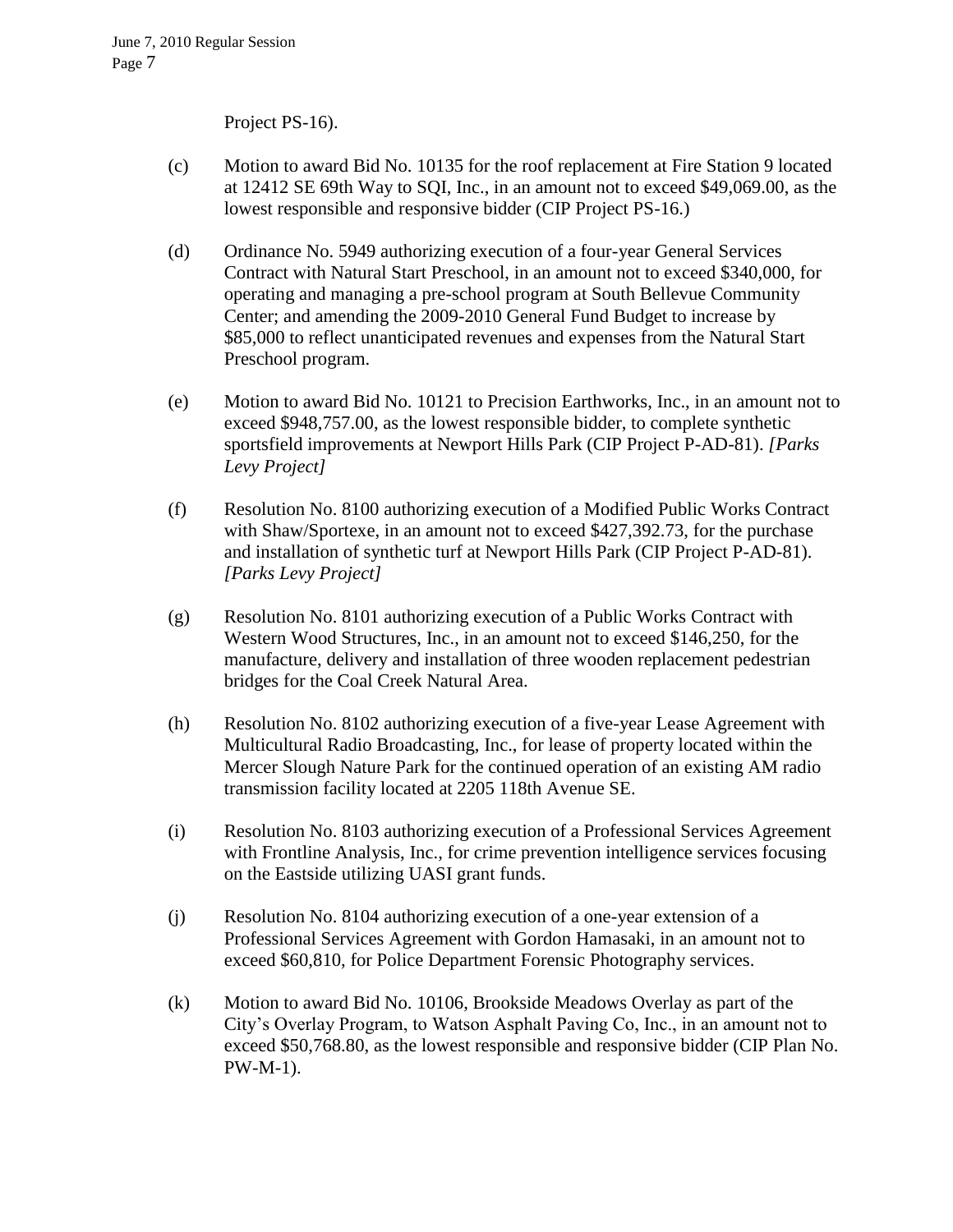- (l) Resolution No. 8105 authorizing execution of a Professional Services Agreement with Hammond Collier Wade Livingstone, in an amount not to exceed \$400,000, for engineering services for the Storm Water System Conveyance Infrastructure Rehabilitation Project (CIP Plan No. D-64).
- (m) Motion to award Bid No. 10073 for the 2010 Asphalt and Concrete Replacement Project to AA Asphalting Inc., in an amount not to exceed \$437,716.00, as the lowest responsible and responsive bidder (CIP Plan Nos. PW-M-8 and PW-W/B-53).
- (n) Motion to award Bid No. 10017 for Clyde Hill 465 Standpipe Reservoir Repainting Project, to Coatings Unlimited, Inc., in an amount not to exceed \$71,175.00, as lowest responsible and responsive bidder.
- (o) Motion to award Bid No. 10018 for Forest Hills Reservoir Roof Membrane Replacement, to Long Painting Company, in an amount not to exceed \$106,350.78, as lowest responsible and responsive bidder.
- 9. Public Hearings: None.
- 10. Land Use: None.
- 11. Other Ordinances, Resolutions and Motions
	- (a) Resolution No. 8106 authorizing execution of a Purchase Agreement with TransCore ITS, LLC, in an amount not to exceed \$503,316, to install the SCATS traffic adaptive signal control system on key corridors in the Downtown and Factoria areas.

Transportation Director Goran Sparrman opened discussion regarding the purchase of the SCATS traffic adaptive signal control system. He recalled staff's presentation to the Council during the May 3, 2010 Study Session about the proposed system. At that time, the Council had questions about the financial stability and dependability of the contracting agent, which will be addressed tonight.

Mark Poch, Engineering Manager, said the proposed purchase agreement will fund SCATS traffic adaptive improvements on four corridors in Bellevue, including three in the downtown and one on Factoria Boulevard. The purchase agreement price of \$500,000 will be funded through the EERF (Electronic Equipment Rental Fund) Replacement Program.

Mr. Poch addressed the Council's concern that TransCore ITS is the sole source for the SCATS system in the United States. He explained that the Roads and Traffic Authority of New South Wales, a government agency, is the owner of the SCATS Adaptive System. The three companies that distribute the product outside of Australia are Quick Turn Circuits, Aldridge Traffic Controllers, and Tyco Traffic and Transportation. Tyco has an agreement with TransCore ITS to distribute SCATS in the United States and Canada. Mr. Poch said some redundancy is built into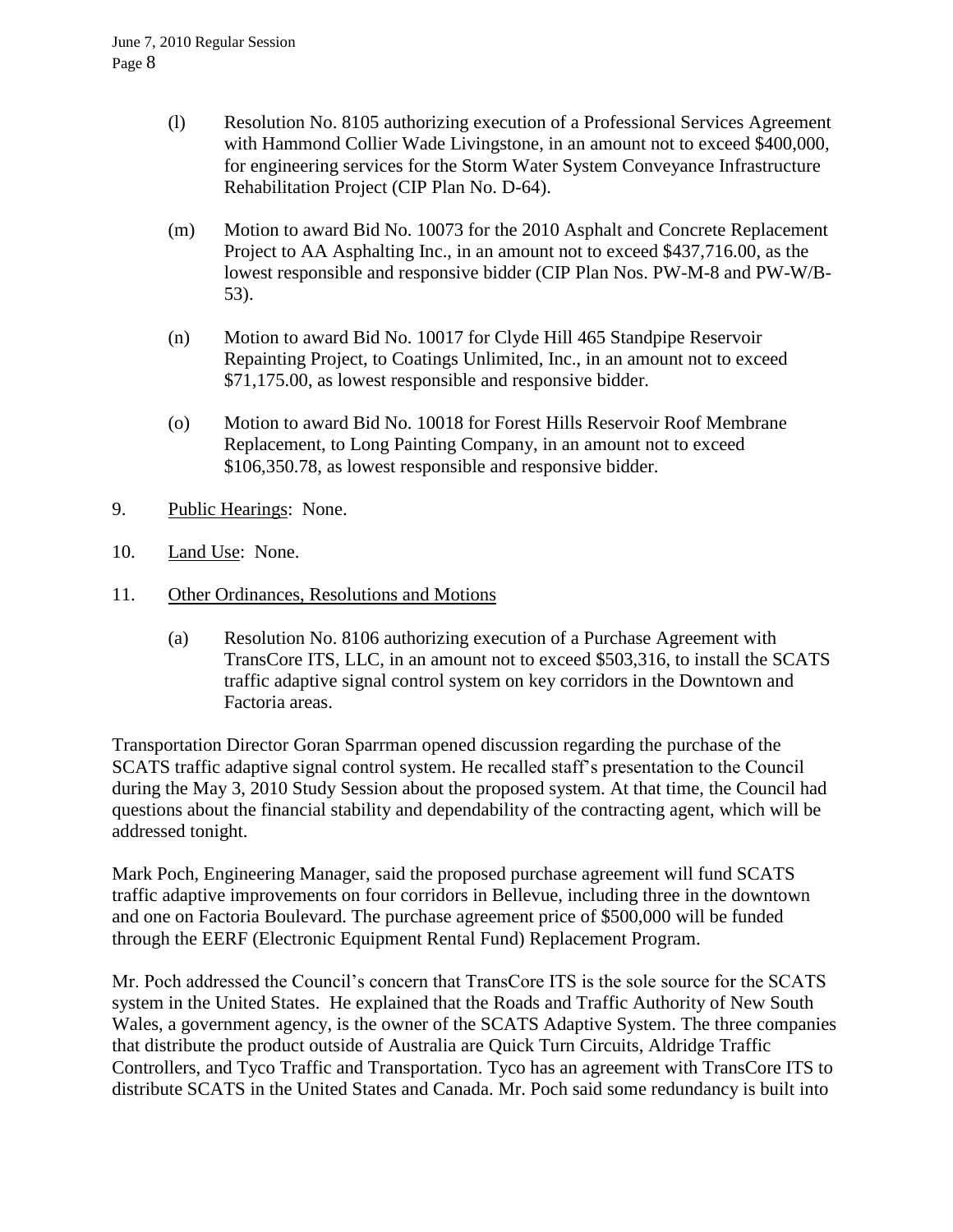the contract, should TransCore have any problems delivering the product. If this were to happen, the City would turn first to Tyco, and/or any of the other distributors for assistance.

Responding to Councilmember Degginger, Mr. Poch said Quick Turn, Aldridge, and Tyco have the ability to provide the services in the absence of TransCore.

In further response, Mr. Sparrman said TransCore will be legally responsible for upholding the contract with the City. However, if it became necessary in the future, the City could chose to contract with another entity that supplies the product.

Mr. Poch said a number of cities have been successful in contracting with TransCore for the SCATS system.

Responding to Councilmember Wallace, Mr. Poch explained that TransCore is a subdivision of Roper Industries, and TransCore has its own business relationship with Tyco.

Mr. Poch described the future phased implementation of the project to a total of 155 intersections at an estimated cost of \$2.3 million.

Councilmember Balducci expressed support for the project, which will help the City maximize the investments it has already made in its roads.

**→** Councilmember Balducci moved to approve Resolution No. 8106, and Councilmember Robertson seconded the motion.

Responding to Councilmember Wallace, Mr. Poch said the \$120,000 study to evaluate the performance of the first phase of this project is not a necessary step. Staff is proposing this study to provide a detailed understanding of the project benefits.

Councilmember Wallace expressed an interest in amending the motion to remove the \$120,000 study. Mr. Poch clarified that the study is not part of this purchase agreement.

Responding to Deputy Mayor Lee, Mr. Sparrman said each project phase will function independently. However, the benefits of the overall system will be greatly enhanced as it is expanded.

Mr. Poch said that based on the experience of other cities, staff anticipates adding 25 to 30 intersections per year into the system.

- $\rightarrow$  The motion to approve Resolution No. 8106 carried by a vote of 7-0.
- 12. Unfinished Business
	- (a) Wilburton Connections LID Feasibility Study *[Continued from Study Session Item 2(b)]*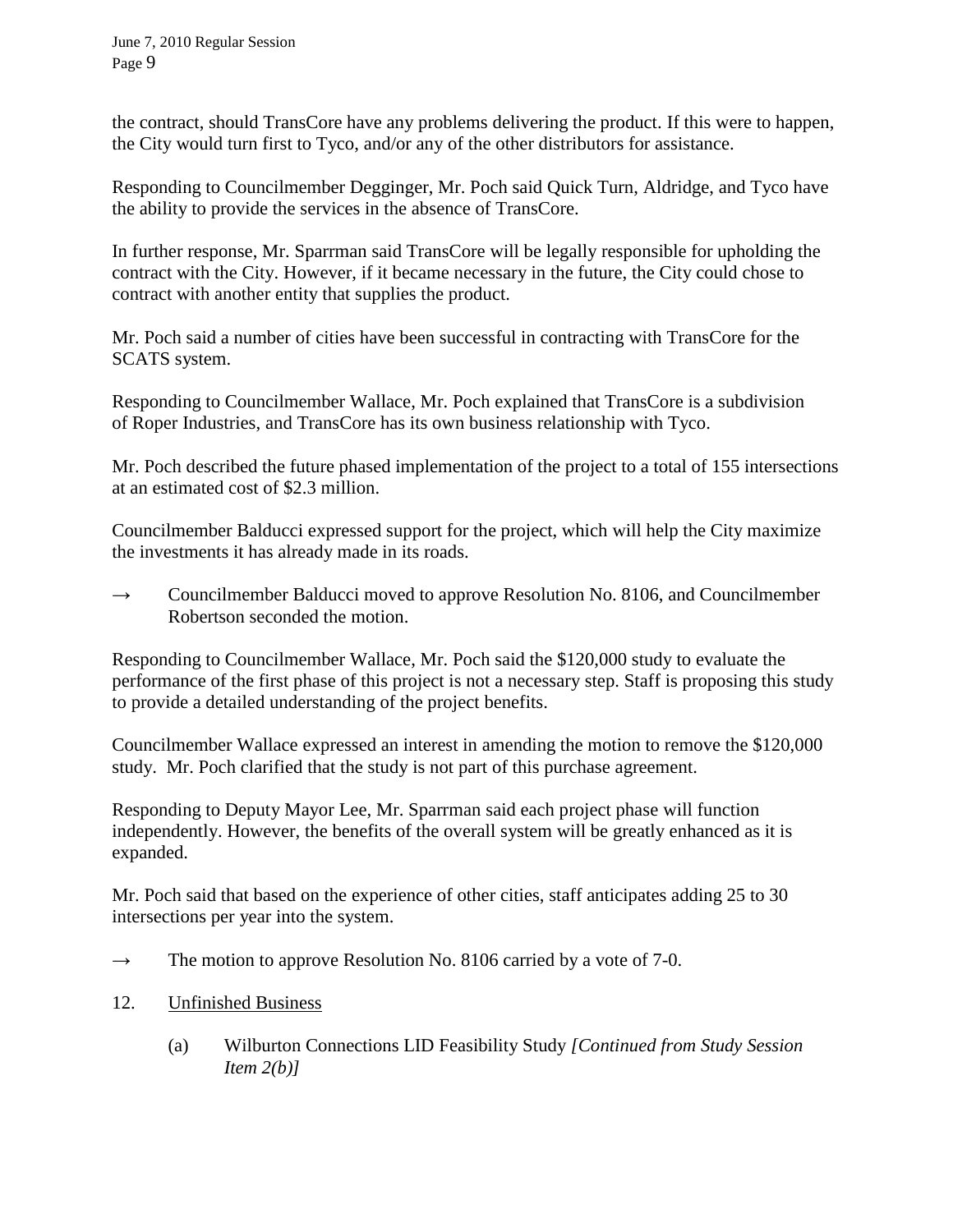Mr. Sparrman continued discussion from the earlier Study Session regarding the Wilburton Connections Local Improvement District (LID) feasibility study. Staff is seeking Council approval to move forward to the next phase of the feasibility analysis, which will provide more detailed information about the special benefit associated with each individual property within the proposed LID boundary. Mr. Sparrman noted a question in the Study Session about the policy context regarding the creation of LIDs. In speaking briefly with the City Attorney, it seems clear that state law and City Code both allow an LID to move forward.

City Attorney Lori Riordan noted the question raised regarding the City's financial policies as they relate to LIDs. City Code 15.04 adopts state law on forming LIDs, and reserves authority for the Council to establish LIDs in any manner allowed by state law, including a Councilinitiated LID. Ms. Riordan said that the particular statement of policy being questioned is very brief and does not give enough context to know whether past Councils have adopted a policy to dictate limits on the use of LID procedures.

Councilmember Degginger recalled that the Mobility and Infrastructure Initiative finance plan adopted by the Council identified the LID as a potential funding mechanism.

Councilmember Chelminiak said the policy states that the City can consider an LID when a group of property owners wishes to accelerate infrastructure development. He feels this is consistent with the current situation. He noted that the Council has endorsed the Wilburton Connections project and voted to fund it.

Mr. Sparrman recalled a question regarding the types of properties included in LIDs in the past, and he had answered that the proposed Wilburton LID does not contain residential properties. However, the boundaries could be changed following the next phase of the feasibility and formation analysis. The City has assessed LIDs in the past that included residential properties.

Mayor Davidson noted that LIDs in the central business district in the past included residential zones, although residential development was not as prevalent as it is now. Mr. Sparrman said some single-family residences along NE  $8<sup>th</sup>$  Street were located within an LID boundary in the 1980s.

Responding to Deputy Mayor Lee, Mr. Sparrman clarified that staff is seeking approval to move forward with an LID formation analysis. Council will not be asked until later this year to take action on whether or not to form an LID. The LID boundary is not firm at this time.

Responding to Councilmember Chelminiak, Bob Macaulay, the City's real estate appraisal consultant, said the purpose of the formation hearing is to determine whether to create an LID and whether the boundaries are reasonable. Once the LID is formed and the infrastructure is built, there will be a final assessment roll hearing. At that point, property owners could protest their individual assessment amounts.

Councilmember Chelminiak read, from the packet materials, statements that the LID could be stopped if protests by property owners representing 60 percent or more of the estimated assessments are received within 30 days after the adoption of the Formation Ordinance by the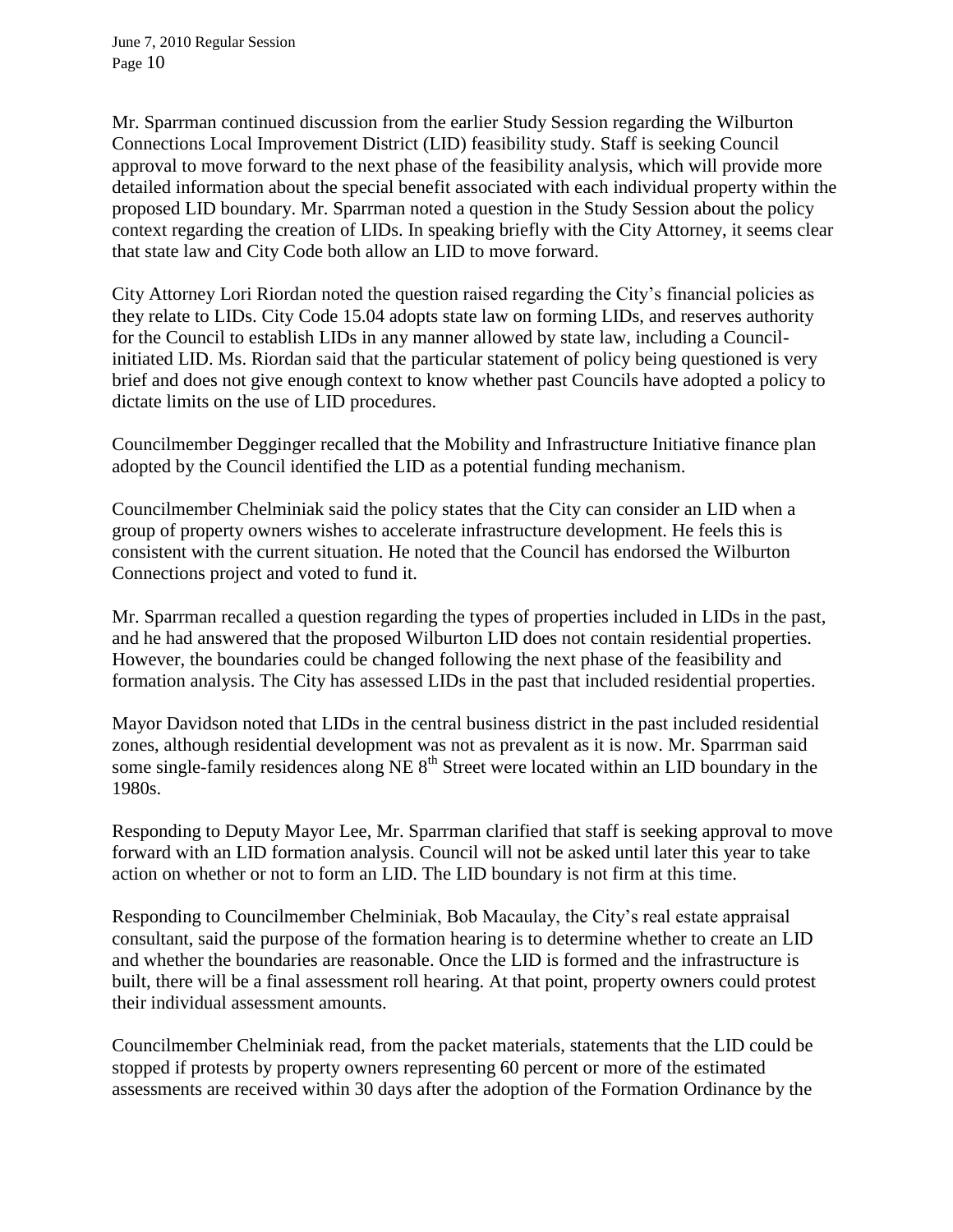City Council.

Councilmember Degginger feels it is prudent to go to the next step in the analysis. He reiterated that the Council identified the LID as a potential funding mechanism when it adopted the Mobility and Infrastructure Initiative. He suggested that the feasibility of this approach should be fully studied before making a decision.

- $\rightarrow$  Councilmember Wallace moved to extend the meeting by 10 minutes, and Councilmember Lee seconded the motion.
- $\rightarrow$  The motion to extend the meeting carried by a vote of 7-0.

Councilmember Wallace said he has a number of concerns about the proposed LID, and he would like information about the property owners who are interested in it.

Mr. Sarkozy said staff will follow up with additional information about the formation of a LID and how it has been used in the past. They tend to be used for projects with an area-wide benefit.

Councilmember Wallace referred to the history of LIDs in Bellevue, which has been involved in litigation at the State Supreme Court level three times. He expressed concern over potential lawsuits and delays if a LID is established.

Mr. Sparrman responded that staff's goal with regard to LID financing is fully consistent with state law, City Code, and conducting business as transparently as possible. He feels that staff has done this to date by informing property owners and parties potentially to be affected by the creation of an LID. He said legal issues will be addressed by the City Attorney's Office.

Mayor Davidson said the current approach is focused on property values as the basis for LID assessments. The City originally used trip generation as the basis for past assessments, but that approach was abandoned.

Councilmember Wallace questioned whether the creation of an LID is worth the potential legal and logistical issues. He noted public property within the proposed LID boundary, and questioned whether Bellevue School District will be subjected to LID fees.

Francine Johnson, Senior Planner, said the only property identified within the boundary as exempt from LID assessment is the U.S. Post Office property. The Bellevue School District and City-owned properties will be assessed.

Responding to Councilmember Robertson, Mr. Sparrman said KG Investments has been active in discussions about creating an LID. Additional property owners have been briefed. Some have expressed an interest in and general support for the transportations projects, but they are also concerned about the impacts to their future business operations.

Councilmember Robertson said she cannot support using LID dollars for regional transportation improvements, unless there is broad support from property owners.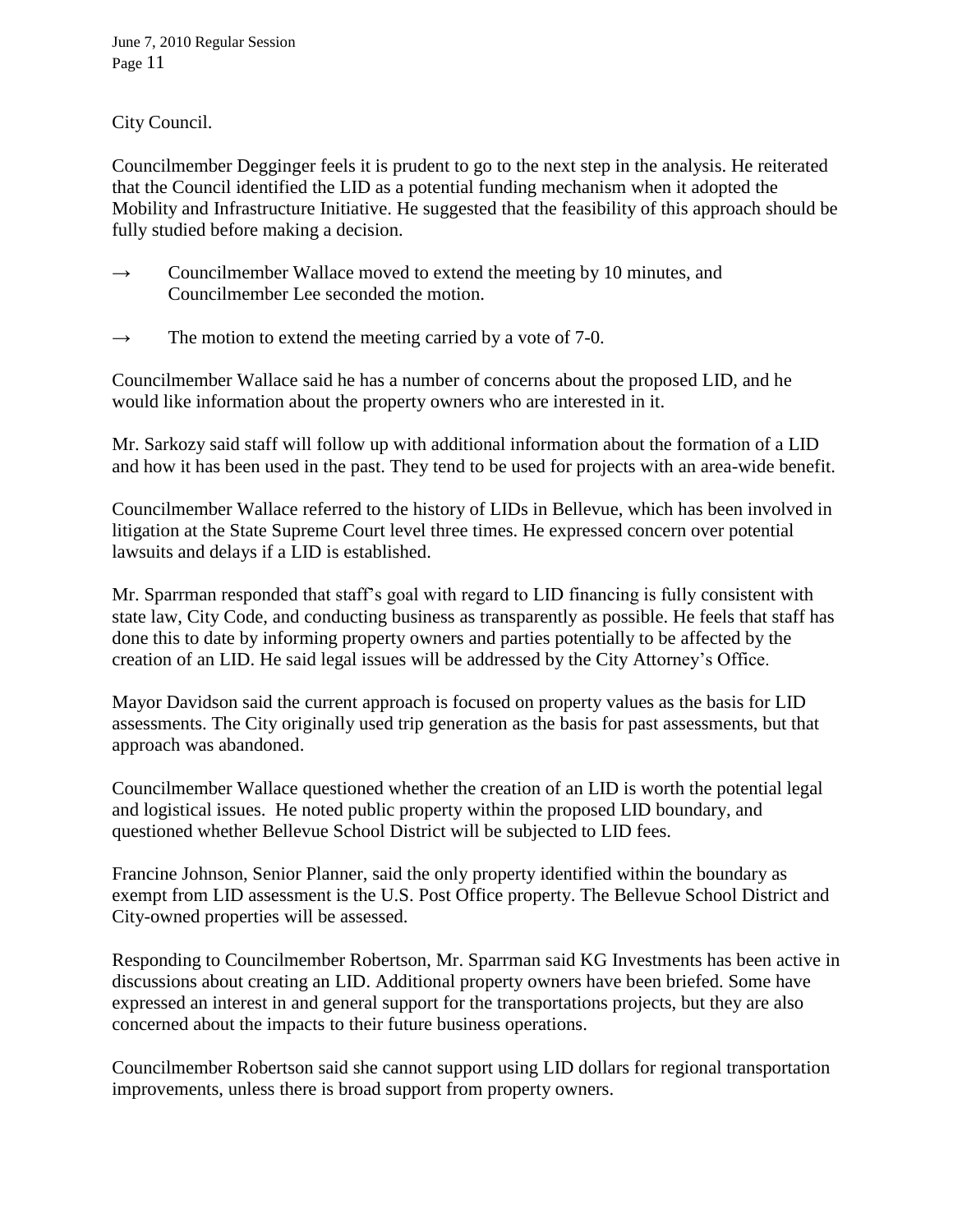Councilmember Balducci said she feels comfortable moving forward with collecting additional information and conducting a public process. As this information becomes available by the fall, she envisions that the Council will make a decision at the same time that it is reviewing the entire capital budget. Ms. Balducci said the City has significant capital infrastructure needs, including transportation projects to support the downtown. She said the Council must identify a viable way to fund these capital obligations.

Responding to Deputy Mayor Lee, Ms. Johnson said the cost of the formation analysis is \$122,000. The feasibility analysis already completed cost \$72,000.

Mayor Davidson noted general support for moving forward with the LID formation analysis.

 $\rightarrow$  Councilmember Degginger moved to proceed with the next phase of the LID feasibility and formation analysis, and Councilmember Balducci seconded the motion.

Councilmember Degginger said that Councilmember Balducci's statement is well taken, and that projects will need to be funded in some manner. The Council has agreed that the NE 4<sup>th</sup> Street project is a top priority in terms of improving mobility for the Downtown, Wilburton area, and Bel-Red corridor. If the Council does not find a way to pay for projects, they will not be built. The LID mechanism is one of several funding options. If there are issues that need to be resolved as the City goes through the LID process, Council and staff should continue to gather more information and work through the issues. Mr. Degginger suggested moving forward with additional analysis, and working with property owners to ensure the process is fair and that the LID boundary makes sense.

- $\rightarrow$  Councilmember Wallace move to extend the meeting to 10:15 p.m., and Councilmember Balducci seconded the motion.
- $\rightarrow$  The motion to extend the meeting carried by a vote of 7-0.

Councilmember Wallace said that for him the issue is not about how to pay for projects, but about whether this is an appropriate mechanism for funding infrastructure. He has serious concerns about the equity of the proposed boundary. It appears to exclude areas that will likely benefit from the improvements, and to include others that are less likely to benefit.

Mr. Wallace said he would like to have a broader discussion about all of the growth-related costs and taxes from the City and the State. He is concerned about the cumulative effects on development from impact fees, incentives, LID fees, and construction sales tax. He would like to take a look at whether an LID is equitable and would ultimately produce growth. Based on these concerns, he is not ready to support moving forward with further analysis at this point. He has a number of questions that he would like to have answered before moving forward.

 $\rightarrow$  The motion to proceed with additional analysis regarding the Wilburton LID carried by a vote of 5-2, with Councilmembers Robertson and Wallace opposed.